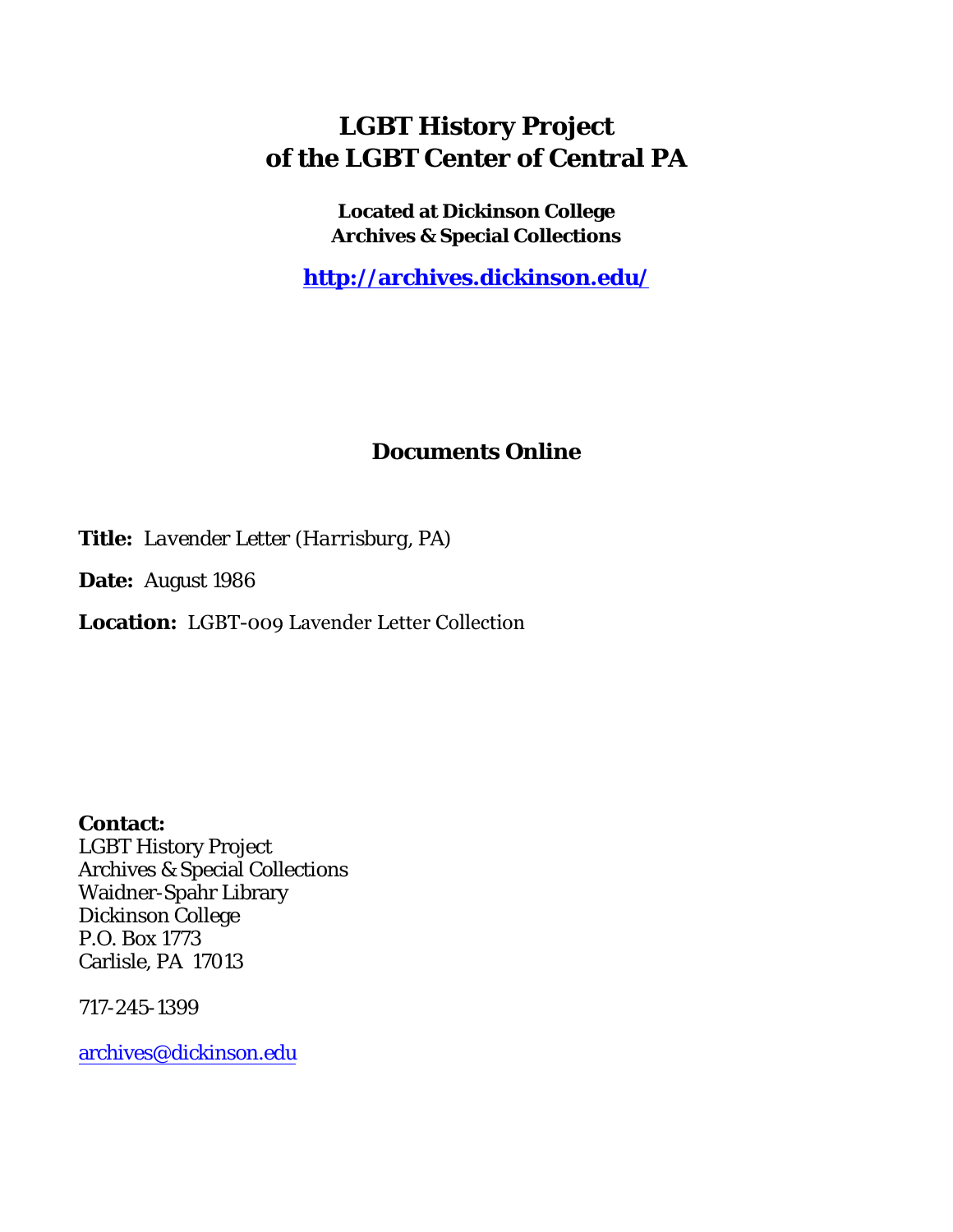| L'avender Letter<br>A CALENDAR OF EVENTS FOR AND BY LESBIAN WOMEN<br>Volume 4, No. 7                                                                                                                                                                                                                                                                                                                                           | Augut 1986                                                                                                                                                                                                                                                                                                                                                                                          |
|--------------------------------------------------------------------------------------------------------------------------------------------------------------------------------------------------------------------------------------------------------------------------------------------------------------------------------------------------------------------------------------------------------------------------------|-----------------------------------------------------------------------------------------------------------------------------------------------------------------------------------------------------------------------------------------------------------------------------------------------------------------------------------------------------------------------------------------------------|
| IN CENTRAL PENNSYLVANIA                                                                                                                                                                                                                                                                                                                                                                                                        |                                                                                                                                                                                                                                                                                                                                                                                                     |
| ***<br>BOWLING-BOWLING-BOWLINGForming a new Women's<br>Bowling League in the fall on Saturday evening<br>at 6:30PM. Anyone interested in joining for the<br>season call 732-0925, Enola or 561-0495, Hbg. by<br>August 15. Open bowling August 23 at ABC on<br>Locust Lane, Hbg. at 7PM.<br>HBG. AREA WOMEN'S BOWLING LEAGUEAnyone                                                                                             | SEPTEMBER 5-6-7Lesbian, Feminist Weekend,<br>sponsored by Sisterspace of Philadelphia. Dancing,<br>music, sports, swimming (pool), workshops, artist<br>wares, wonderful food and many women. Come to<br>the Poconos for an unforgetable weekend. Sliding<br>scale from \$4 to \$77. Write: L.F.W., Sisterspace<br>of Philadelphia, P.O. Box 7935, Phila., PA 19101<br>or call 215/726-7804.<br>*** |
| interested in Monday Night bowling? 5:30 in<br>Hbg. Area. Contact 233-3035 by September 1.<br>We had fun last year!                                                                                                                                                                                                                                                                                                            | WEDNESDAY, AUGUST 6 - 7:30PMLancaster MCC<br>Bible study group. Call for location at 392-2729.                                                                                                                                                                                                                                                                                                      |
| FRIDAY, AUGUST 1Bobbi Carmitchell in concert<br>at New Port In a Storn, Baltimore. Call<br>848-1969 for directions.                                                                                                                                                                                                                                                                                                            | SATURDAY, AUGUST 9 - 10PMDance held at Gatsby's<br>in State College. \$2.50 cover.<br>* MICHIGAN * MICHIGAN * MICHIGAN *                                                                                                                                                                                                                                                                            |
| SATURDAY, AUGUST 2 - 5PMThe Annual Fanny's<br>Team House Picnic. New Hope area at Pebbles<br>Hill Church. A truely gala event. Women only<br>(last year 70 attended). Bring a dish and drink.<br>Charge \$3. Truely an experience. From Phila.,<br>611 North past Willow Grove entrance to Turnpike,<br>continue for 9 miles to Edison-Furlond Road.<br>Turn right .9 mile to Pebble Hill Church.<br>$\mathbf{x}$ $\mathbf{x}$ | WEDNESDAY, AUGUST 6-7-8-9-10 llth Michingan<br>Womyn's Music Festival. What can we say? It's<br>the biggest and the best. Alix Dobkin, Washington<br>Sister, Sweet Honey in the Rock, Teresa Trull, Kay<br>Gardner, Cathy Fink, and many, many more. Campfire                                                                                                                                       |
| SATURDAY, AUGUST 2 - 3-5PMMCC sponsored Youth-<br>Glo, young people's opportunity to discuss issues<br>of being gay. Friends Meeting House, 6th & Herr<br>Sts., Hbg. 236-7387.                                                                                                                                                                                                                                                 | singing, workshops, costume dinner, films 9,000<br>women! Sliding scale \$100-120, advance tickets<br>postmarked July 28. For more information write:<br>WWTMC, Box 22, Walhalla, MI 49458. For tickets<br>send: SASE and Certified Check or Money Order.<br>*****                                                                                                                                  |
| SUNDAY, AUGUST 3 - Celebrate the Statue of<br>Liberty's 100th Anniversary with other women.<br>100 years ago women were excluded from the<br>Statue's dedication ceremonies. Make this years<br>celebration our own! If interested in partici-<br>pating call 202/546-4279, Wash. Celebration held<br>at Liberty Island, N.Y. Harbor, Battery Park,<br>N.Y.C. and Liberty State Park, N.Y.<br>**                               | SATURDAY, AUGUST 9 - Dignity sponsored swim<br>party. Dignity members free, non-members \$2.<br>Hot dogs and munchies included. BYOB. Date not<br>totally confirmed. Call Aggi at 234-5850 for<br>final date.<br>SATURDAY, AUGUST 9 - 11AMPicnic planned by<br>Lancaster MCC. (Mid-Atlantic district - it<br>should be a large crowd). Greengrove area of                                           |
| SUNDAY, AUGUST 3 - 7PMSusquehanna Lambda<br>sponsored rap session on "Roles". At Craigs<br>546-8007 in Muncy.                                                                                                                                                                                                                                                                                                                  | Washington Crossing State Park. Softball,<br>frisbees and more. Bring good and drink (non-<br>alcoholic). Worship service at 4ish. Call<br>392-2729 for more information.                                                                                                                                                                                                                           |
| SUNDAY, AUGUST 3 - 7PMHbg. Concert Band at<br>Italian Lake, 3rd & Division Sts., Hbg. (FREE)<br>Meet at the right of the red bridge. Bring a<br>blanket and snack or just join whoever is there.                                                                                                                                                                                                                               | SUNDAY, AUGUST 10 - 7PMMCC Worship Service,<br>Unitarian Church of Lancaster, 538 West Chestnut<br>Street. Speaker: Arthur Runyan.<br>SUNDAY, AUGUST 10 - 7:30PMMCC Worship Service,                                                                                                                                                                                                                |
| A lovely way to end the weekend. Also on Aug.<br>10 and 17th.                                                                                                                                                                                                                                                                                                                                                                  | Friends Meeting House, 6th & Herr Sts., Hbg.<br>WEDNESDAY, AUGUST 13 - 8:30-12PM Bobbi Car-                                                                                                                                                                                                                                                                                                         |
| SUNDAY, AUGUST 3 - 7:30PMMCC Worship Service,<br>Friends Meeting House, 6th & Herr Sts., Hbg.                                                                                                                                                                                                                                                                                                                                  | mitchell in concert at the Golden Eagle on<br>East King Street in Lancaster.<br>THURSDAY, AUGUST 14 - 9:30-1AM Bobbi Carmitchell<br>in concert at 1st Capital Dispensing Co. at                                                                                                                                                                                                                     |
| SUNDAY, AUGUST 3 - 7PMMCC Worship Servcie,<br>Unitarian Church of Lancaster, 538 West Chestnut<br>Street. Woman's Sunday. Speaker: Elaine German.                                                                                                                                                                                                                                                                              | Pershing and Philadelphia Sts., York.<br>FRIDAY, AUGUST 15 - 9:30-1:30AMBobbi<br>Carmitchell in concert at the Ground Round,<br>Rt. 11-15, Camp Hill.                                                                                                                                                                                                                                               |
| MONDAY, AUGUST 4 - Films - "The Work Is Out" and<br>"The Homosexuals" sponsored by Susquehanna Lambda<br>at State College, 101 East, Human Development<br>Building on Campus. Call 275-6225 for time.                                                                                                                                                                                                                          | AUGUST 15-17CAMPOUTDignity sponsored<br>Women camping weekend at Saunderosa Park, PA<br>\$16.50 for the weekend. Reservations by<br>July 15. Call 215/449-9142 for more info.                                                                                                                                                                                                                       |